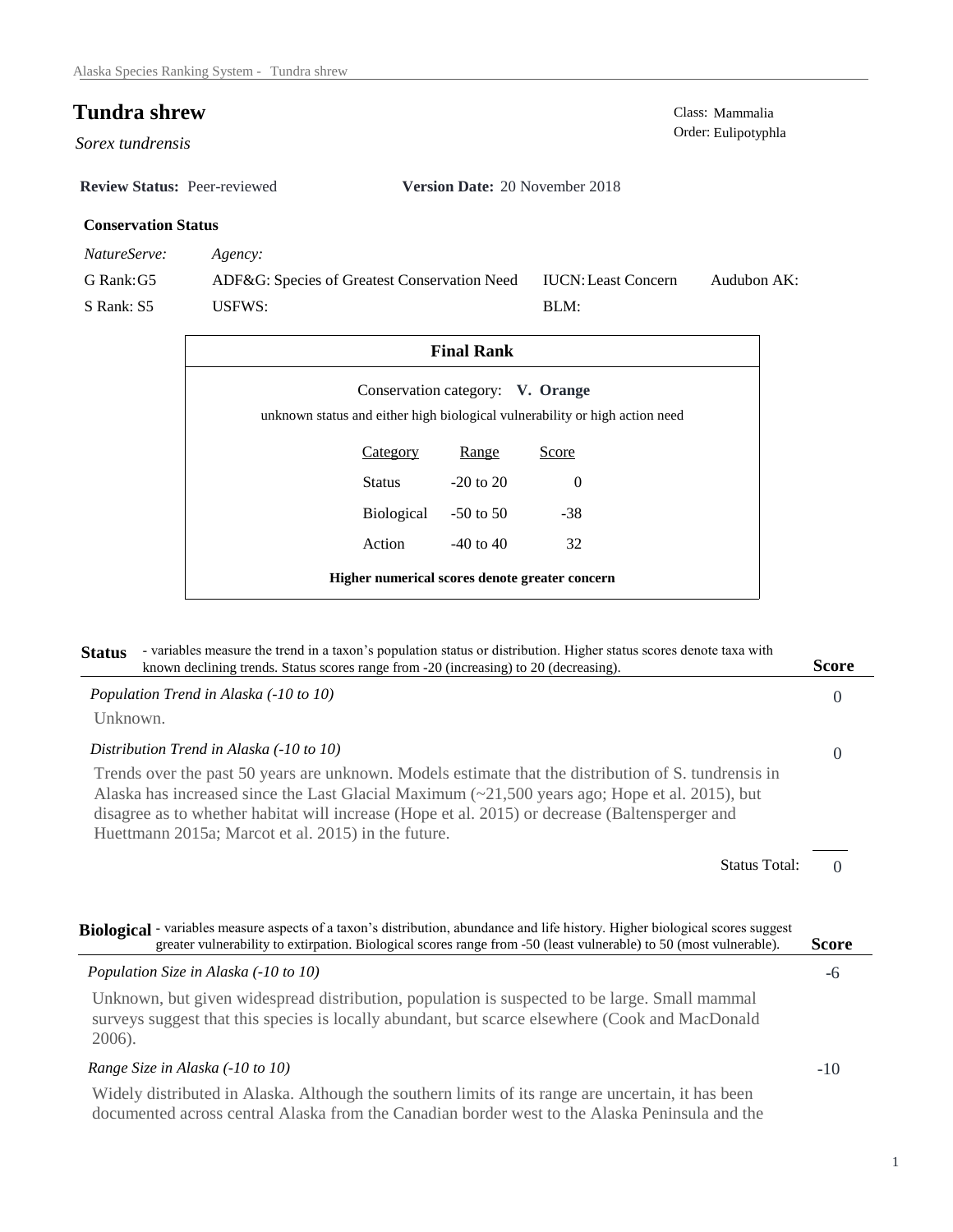| Seward Peninsula, and north to the North Slope (MacDonald and Cook 2009; ARCTOS 2016).<br>Estimated range size is $>400,000$ sq. km.                                                                                                                                                                                                                                                                                                                                                                                                            |              |
|-------------------------------------------------------------------------------------------------------------------------------------------------------------------------------------------------------------------------------------------------------------------------------------------------------------------------------------------------------------------------------------------------------------------------------------------------------------------------------------------------------------------------------------------------|--------------|
| Population Concentration in Alaska (-10 to 10)                                                                                                                                                                                                                                                                                                                                                                                                                                                                                                  | $-10$        |
| Does not concentrate.                                                                                                                                                                                                                                                                                                                                                                                                                                                                                                                           |              |
| Reproductive Potential in Alaska                                                                                                                                                                                                                                                                                                                                                                                                                                                                                                                |              |
| Age of First Reproduction (-5 to 5)                                                                                                                                                                                                                                                                                                                                                                                                                                                                                                             | $-5$         |
| $<$ 2 years (Dokuchaev 2005).                                                                                                                                                                                                                                                                                                                                                                                                                                                                                                                   |              |
| Number of Young (-5 to 5)                                                                                                                                                                                                                                                                                                                                                                                                                                                                                                                       | $-3$         |
| Little is known about the reproductive ecology of this species in Alaska. Research from Russia<br>suggests litter size average 7 to 10 young, with females giving birth to two to four litters per year<br>(Dokuchaev 2005; Dokuchaev et al. 2015; Tsytsulina et al. 2016).                                                                                                                                                                                                                                                                     |              |
| Ecological Specialization in Alaska                                                                                                                                                                                                                                                                                                                                                                                                                                                                                                             |              |
| Dietary $(-5 \text{ to } 5)$                                                                                                                                                                                                                                                                                                                                                                                                                                                                                                                    | 1            |
| Like other shrews, S. tundrensis is an insectivore, though little information is available about its<br>diet. Analyses from Alaska (Quay 1951) and eastern Russia (Churchfield et al. 1997; Dokuchaev<br>et al. 2015) reveal a diet that consists of earthworms, spiders, beetles, and insect larvae. Because<br>invertebrates are an ephemeral and potentially unpredictable food source, we rank this question as<br>B- Moderately adaptable with key requirements common.                                                                    |              |
| Habitat $(-5 \text{ to } 5)$                                                                                                                                                                                                                                                                                                                                                                                                                                                                                                                    | $-5$         |
| Found in tundra and boreal forest biomes. It has been documented in a variety of habitats and<br>moisture regimes including mesic and wet herbaceous tundra, shrublands, riparian, and coniferous<br>forests (Churchfield et al. 1997; Cook and MacDonald 2006; Hope 2012; Marcot et al. 2015).                                                                                                                                                                                                                                                 |              |
| <b>Biological Total:</b>                                                                                                                                                                                                                                                                                                                                                                                                                                                                                                                        | $-38$        |
| Action - variables measure current state of knowledge or extent of conservation efforts directed toward a given taxon.<br>Higher action scores denote greater information needs due of lack of knowledge or conservation action. Action<br>scores range from -40 (lower needs) to 40 (greater needs).                                                                                                                                                                                                                                           | <b>Score</b> |
| Management Plans and Regulations in Alaska (-10 to 10)                                                                                                                                                                                                                                                                                                                                                                                                                                                                                          | 10           |
| Listed as unclassified game in Alaska with no bag limit and no closed season (ADFG 2018c).                                                                                                                                                                                                                                                                                                                                                                                                                                                      |              |
| Knowledge of Distribution and Habitat in Alaska (-10 to 10)                                                                                                                                                                                                                                                                                                                                                                                                                                                                                     | 2            |
| Distribution and habitat associations are somewhat known, but northern and southern range limits<br>remain uncertain (MacDonald and Cook 2009). Few records exist from northern Alaska and S.<br>tundrensis remains undocumented in southeast Alaska even though it has been found in the extreme<br>northwest of British Columbia (MacDonald and Cook 2009). Species distribution models have been<br>constructed for both historic and future time periods (e.g. Baltensperger and Huettmann 2015a; Hope<br>et al. 2015; Marcot et al. 2015). |              |
| Knowledge of Population Trends in Alaska (-10 to 10)                                                                                                                                                                                                                                                                                                                                                                                                                                                                                            | 10           |
| Not currently monitored.                                                                                                                                                                                                                                                                                                                                                                                                                                                                                                                        |              |
| Knowledge of Factors Limiting Populations in Alaska (-10 to 10)                                                                                                                                                                                                                                                                                                                                                                                                                                                                                 | 10           |
| Little is known shout the seedeay of $S$ tundrance in Algelia. In eastern Bussie, Dela                                                                                                                                                                                                                                                                                                                                                                                                                                                          |              |

Little is known about the ecology of S. tundrensis in Alaska. In eastern Russia, Dokuchaev et al. (2015) noted a consistent, skewed female sex-ratio and strong inter-annual variation in the proportion of individuals that overwintered successfully. It is unknown whether these factors are important to population dynamics, and whether they apply to Alaskan populations. Although parasites have been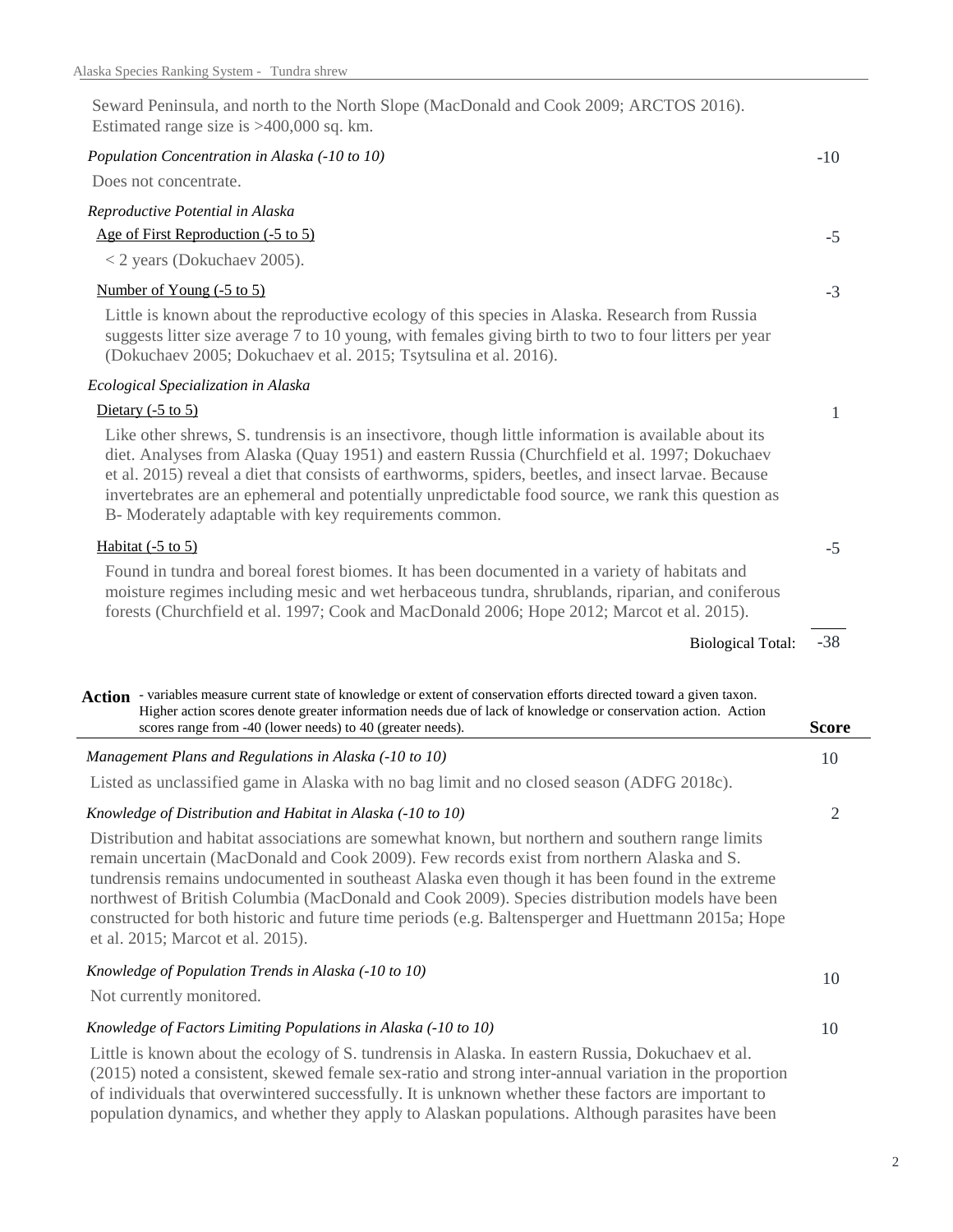collected from individuals (Murrell et al. 2003; Lynch and Duszynski 2008; Dokuchaev et al. 2015), their effect on population dynamics is unknown. Climate change may have important implications on the distribution of the tundra shrew, but models disagree as to whether its range in Alaska will contract (Baltensperger and Huettmann 2015a; Marcot et al. 2015) or expand (Hope et al. 2015) by the end of this century. During previous periods of extreme climatic change, floodplain corridors may have been important refuges that allowed this species to persist in otherwise unsuitable habitat (Hope et al. 2011). Phylogenetic analyses have revealed that the genetic lineage of the Alaskan population is distinct from Eurasian lineages (Bannikova et al. 2010; Hope et al. 2011; Hope et al. 2013b).

> 32 Action Total:

| Supplemental Information - variables do not receive numerical scores. Instead, they are used to sort taxa to answer specific |                                     |  |  |
|------------------------------------------------------------------------------------------------------------------------------|-------------------------------------|--|--|
|                                                                                                                              | biological or management questions. |  |  |

| Not substantial                     |  |  |
|-------------------------------------|--|--|
| Year-round                          |  |  |
| Monotypic species                   |  |  |
| $>10\%$                             |  |  |
| % Global Population in Alaska: <25% |  |  |
| Nο                                  |  |  |
|                                     |  |  |

## **References**

Alaska Department of Fish and Game (ADFG). 2020a. 2020-2021 Alaska hunting regulations. Alaska Department of Fish and Game. Juneau, AK, USA.

ARCTOS. 2016. ARCTOS database: Fish, amphibian, mammal, bird and reptile collections. University of Alaska Museum of the North, Fairbanks, AK, USA. Available online: http://arctos.database.museum/

Baltensperger, A. P., and F. Huettmann. 2015a. Predicted shifts in small mammal distributions and biodiversity in the altered future environment of Alaska: an open access data and machine learning perspective. PLoS ONE 10(7):e0132054. DOI: 10.1371/journal.pone.0132054

Bannikova, A. A., N. E. Dokuchaev, E. V. Yudina, A. V. Bobretzov, B. I. Sheftel, and V. S. Lebedev. 2010. Holarctic phylogeography of the tundra shrew (Sorex tundrensis) based on mitochondrial genes. Biological Journal of the Linnean Society 101(3):721–746. DOI: 10.1111/j.1095-8312.2010.01510.x

Churchfield, S., B. I. Sheftel, N. V. Moraleva, and E. A. Shvarts. 1997. Habitat occurrence and prey distribution of a multispecies community of shrews in the Siberian taiga. Journal of Zoology 241(1):55-71. DOI: 10.1111/j.1469-7998.1997.tb05499.x

Cook, J. A., and S. O. MacDonald. 2006. Mammal inventory of Alaska's National Parks and Preserves, Arctic Network [...]. Report NPS/AKRARCN/NRTR-2004/01. National Park Service, Alaska Region, Anchorage, AK, USA.

Dokuchaev, N. E. 2005. Reproduction of shrews (Sorex) in Siberia. Pages 425-437 in Merritt, J. F., S. Churchfield, R. Hutterer, and B. I. Sheftel, eds. Advances in the biology of shrews II. Special publication of the International Society of Shrew Biologists No. 1. Proceedings from the International Colloquium, 14-18 Oct. 2002, Rector, PA, USA.

Dokuchaev, N. E., L. G. Emelyanova, and P. T. Orekhov. 2015. Shrews of the Nadym River basin (north of western Siberia). Contemporary Problems of Ecology 8(1):51–55. DOI: 10.1134/S1995425515010035

Hope, A. G. 2012. High shrew diversity on Alaska's Seward Peninsula: community assembly and environmental change. Northwestern Naturalist 93(2):101-110.

Hope, A. G., E. Waltari, V. B. Fedorov, A. V. Goropashnaya, S. L. Talbot, and J. A. Cook. 2011. Persistence and diversification of the Holarctic shrew, Sorex tundrensis (Family Soricidae), in response to climate change. Molecular Ecology 20(20):4346-4370. DOI: 10.1111/j.1365-294X.2011.05226.x.